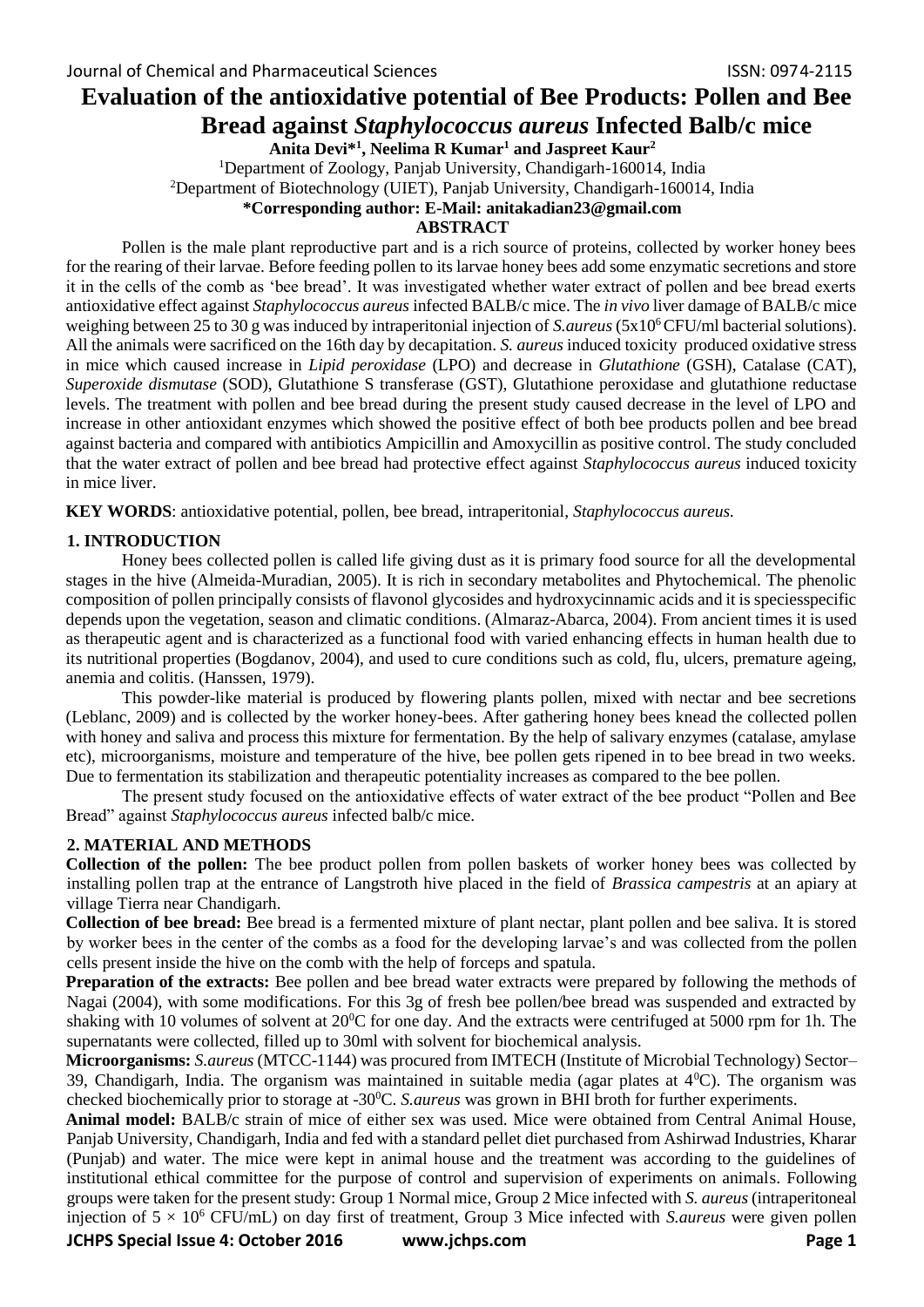extract (250 mg/kg body weight) every day for 15 days, Group 4 Mice infected with *S.aureus* were given bee bread extract (250 mg/kg body weight) every day for 15 days, Group 5 Mice infected with *S.aureus* were given antibiotic Ampicillin and Group 6 Mice infected with *S.aureus* were given antibiotic Amoxycillin.

**Separation, homogenization of liver tissue and Biochemical studies:** On 16<sup>th</sup> day mice were sacrificed by decapitation. Liver tissue was excised from mice of different experimental groups, washed with cold normal saline, homogenized in the ice-cold buffer containing 0.25 M sucrose, 1mM EDTA, and 1mM Tris-HCl, pH 7.4. The homogenate was first centrifuged at 1000 rpm for 10 min at 4<sup>o</sup>C and the supernatant was used for the biochemical estimation.

For the biochemical estimation, Protein level was estimated with the method Lowry (1951). Lipid peroxidation was assayed by the method of Beuge and Aust (1978). Estimation of glutathione was done by the procedure described by Sedlak and Lindsay (1968). Enzyme activity of Glutathione -S-transferase (GST) was determined by the method of Habig (1974). Activities of Superoxide dismutase (SOD) enzyme were determined by the procedure described by Kono (1978). Catalase activity was determined by the method of Luck (1971). Glutathione peroxidase assay was done by the method of Pagila and Valentine (1967). Glutathione reductase assay was done by the procedure of Carlberg and Mannervik (1985).

# **3. RESULTS AND DISCUSSION**

**Body Weight:** There was decrease in the body weight of *S.aureus* infected mice as compared to the normal mice. The administration of bee pollen and bee bread to the *S.aureus* infected mice restored the values to near about normal and the results obtained were comparable with the positive control (standard antibiotics used for the said studies i.e. Ampicillin and Amoxycillin**).** 



#### **Fig.1. Effect on body weight of S.aureus infected mice after treatment with Bee Pollen (BP), Bee Bread (BB) and positive controls: Ampicillin (Amp) and Amoxycillin (Amx)**



**Fig.2. Protein concentration (mg/ml) in liver supernatant of** *S.aureus* **infected mice after treatment with Bee Pollen (BP), Bee Bread (BB) and positive controls: Ampicillin (Amp) and Amoxycillin (Amx)**



**Fig.4. LPO (Lipid peroxidation) activity in liver of** *S. aureus* **infected mice after treatment with Bee Pollen (BP), Bee Bread (BB) and positive controls: Ampicillin (Amp) and Amoxycillin (Amx)**



**Fig.3. Protein concentration (mg/ml) in liver homogenate of** *S. aureus* **infected mice after treatment with Bee Pollen (BP), Bee Bread (BB) and positive controls: Ampicillin (Amp) and Amoxycillin (Amx)**



**Fig.5. GSH (Reduced Glutathione) activity in liver of** *S.aureus* **infected mice after treatment with Bee Pollen (BP), Bee Bread (BB) and positive controls: Ampicillin (Amp) and Amoxycillin (Amx)**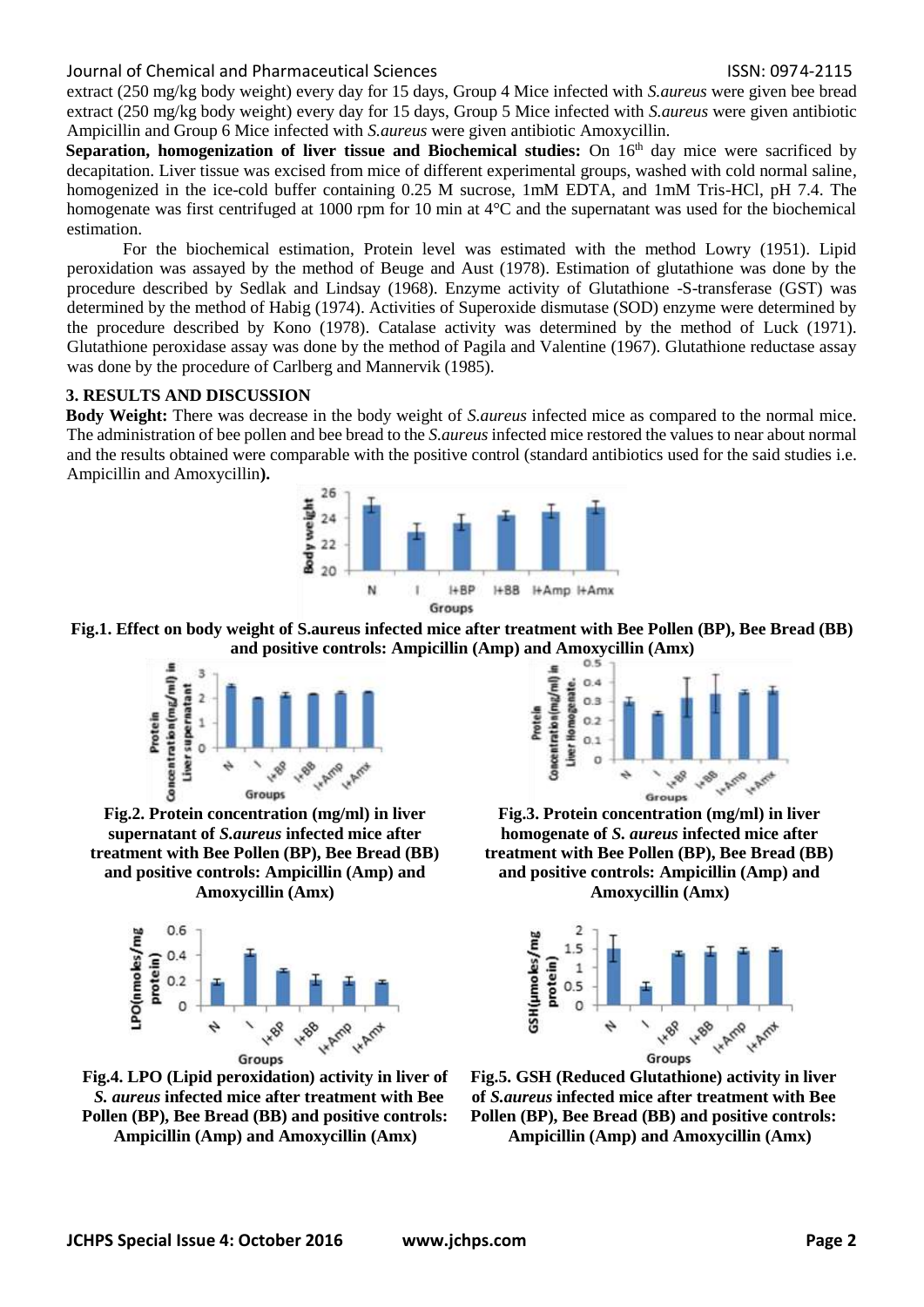

**Fig.6. SOD (Superoxide dismutase) activity in liver of** *S.aureus* **infected mice after treatment with Bee Pollen (BP), Bee Bread (BB) and positive controls: Ampicillin (Amp) and Amoxycillin (Amx)**

 $\frac{1}{2}$  ormed/min/mgprotein)<br> $\frac{1}{2}$  or  $\frac{1}{2}$  or  $\frac{1}{2}$  . GST(umoles GSH adduct 198 1.00 ä Groups

**Fig.8. GST (Glutathione-S-transferase) activity in liver of** *S. aureus* **infected mice after treatment with Bee Pollen (BP), Bee Bread (BB) and positive** 

**controls: Ampicillin (Amp) and Amoxycillin (Amx)**





**Fig.7. CAT (Catalase) activity in liver of** *S. aureus* **infected mice after treatment with Bee Pollen (BP), Bee Bread (BB) and positive controls: Ampicillin (Amp) and Amoxycillin (Amx)**



**Fig.9. GP (Glutathione peroxidase) activity in liver of** *S. aureus* **infected mice after treatment with Bee Pollen (BP), Bee Bread (BB) and positive controls: Ampicillin (Amp) and Amoxycillin (Amx)**

#### **Fig.10. GR (Glutathione reductase) activity in liver of** *S. aureus* **infected mice after treatment with Bee Pollen (BP), Bee Bread (BB) and positive controls: Ampicillin (Amp) and Amoxycillin (Amx)**

The phytochemicals such as phenolic compounds are found to be beneficial for the human health as they decrease the risk of degenerative diseases produced by oxidative stress (Silva, 2004). This neutralization of free radicals activity of phenolic compounds is associated with their structure such as multiple bonds and the presence of hydroxyl groups in their aromatic rings as observed by Leja (2007). The antibacterial, anticancer, anti-allergic, antiviral, anti-inflammatory, antioxidative and vasodilatory activities are all associated with their flavonoids content (Abdella, 2009).

The flavonoids also inhibit the lipid peroxidation, platelets aggregation, capillary permeability and fragility and also the activity of enzyme systems including cyclo oxygenase and lipo xygenase (Estevinho, 2008; Viuda Martos, 2008).

The present study focused on the antioxidative effect of Pollen and Bee Bread against *Staphylococcus aureus* infected balb/c mice and the results obtained from *in vivo* studies done on different groups were comparable with those of the standard antibiotics used as positive control. Results showed that the LPO level in the infected group was increased where levels of GSH, Catalase (CAT), Superoxide dismutase (SOD) and Glutathione S transferase (GST), Glutathione peroxidase (GP) and Glutathione reductase (GR) levels were decreased as compared to the control group.

The treatment with pollen and bee bread during the present study caused decrease in the level of LPO and increase in other antioxidant enzymes which showed the positive effect of both bee products pollen and bee bread against bacteria.

The level of LPO was  $0.42 \pm 0.02$  n moles/mg of protein in infected as compared to  $0.19 \pm 0.01$  n moles/mg of protein in normal. As shown in the Fig. 4. after treatment with pollen and bee bread the level came to near about normal  $0.28\pm0.03$  n moles/mg of protein and  $0.21\pm0.02$  n moles/mg of protein respectively. The level of GSH Fig.5 was decreased from  $1.52 \pm 0.2 \mu$  moles/mg proteins to  $0.52 \pm 0.1 \mu$  moles/mg protein in the liver of infected mice and administration of pollen and bee bread led to the restoration of the GSH level  $1.38 \pm 0.1$  µ moles/mg protein and 1.43 $\pm$  0.2 µ moles/mg protein respectively. Catalase was found to be decreased from 69.80  $\pm$  0.29 µmoles H<sub>2</sub>O<sub>2</sub>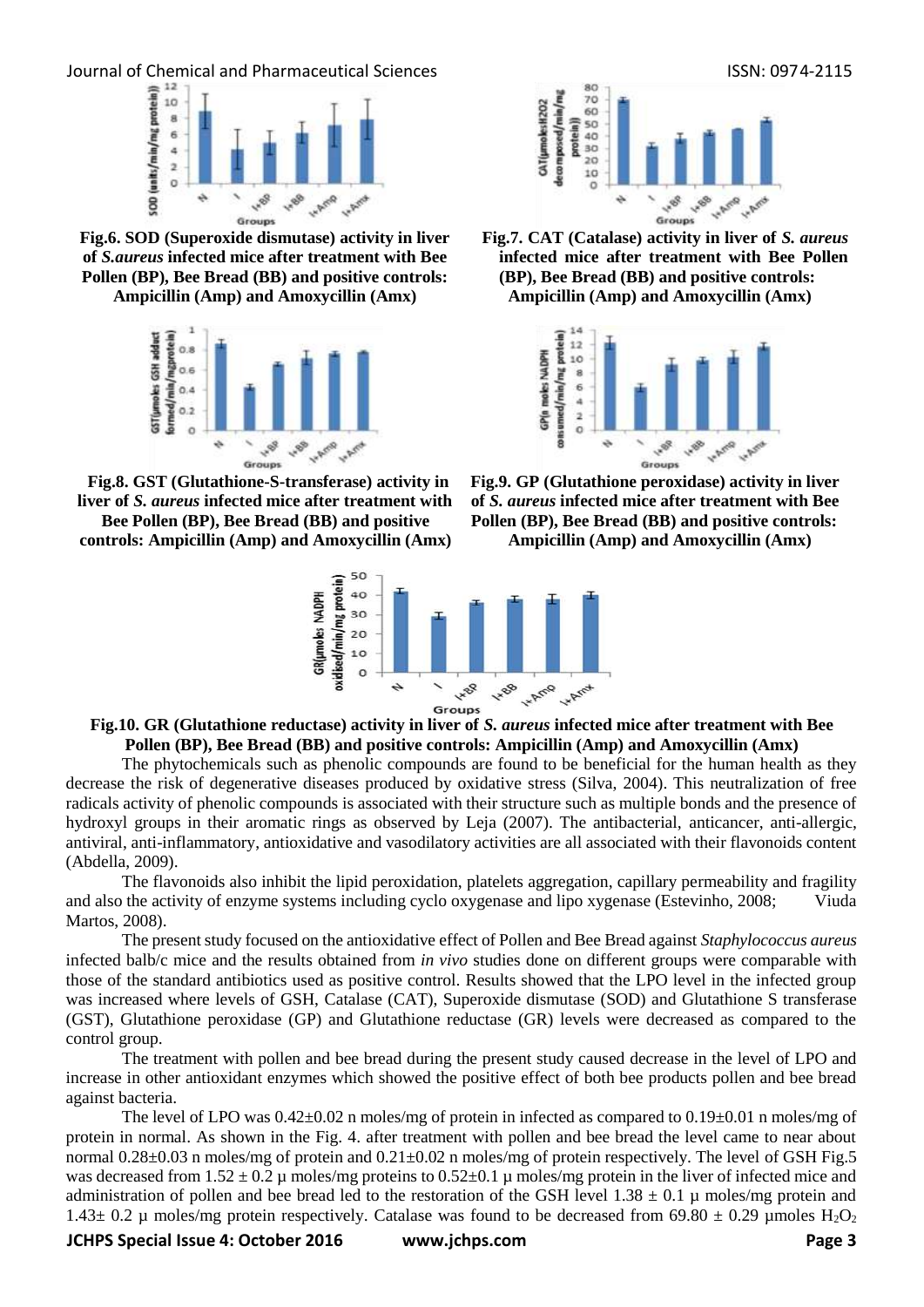decomposed/min/mg to 32.10  $\pm$  0.9 µmoles H<sub>2</sub>O<sub>2</sub> decomposed/min/mg in liver of infected mice Fig.7 and administration of pollen and bee bread led to the restoration of its level 42.90  $\pm$  0.88 µmoles H<sub>2</sub>O<sub>2</sub> decomposed/min/mg and  $46\pm0.66$  µmoles  $H_2O_2$  decomposed/min/mg respectively.

The level of Superoxide dismutase Fig.6 also decreased from 8.90 $\pm$ 0.55 units/min/mg protein to 4.20 $\pm$ 0.7 units/min/mg protein in the liver of infected mice and pollen and bee bread administration leads to its restoration 4.99±0.24 units/min/mg protein and 6.02±0.68 units/min/mg protein respectively. The level of Glutathione-S transferase (Fig.8) was also decreased from  $0.86\pm0.46$  µmoles GSH adduct formed/min/mg protein to  $0.43\pm0.11$ µmoles GSH adduct formed/min/mg protein in the liver of infected mice and administration of pollen and bee bread led to its restoration 0.66±0.19 µmoles GSH adduct formed/min/mg protein and 0.72±0.46 µmoles GSH adduct formed/min/mg protein respectively. The level of Glutathione peroxidase decreased from 12.28± 0.16 n moles NADPH consumed/min/mg protein to 5.98±0.10 n moles NADPH consumed/min/mg protein in the liver of infected mice Fig.9 and administration of pollen and bee bread led to the restoration 9.2±0.10 n moles NADPH consumed/min/mg protein and 9.8±0.12 n moles NADPH consumed/min/mg protein respectively. Glutathione reductase level Fig.10 was also decreased from 42.15±0.19 µmoles NADPH oxidized/min./mg protein to 29.18±0.22 µmoles NADPH oxidized/min./mg protein in the *S. aureus* infected mice and administration of pollen and bee bread led to the restoration 36.2±0.55 µmoles NADPH oxidized/min./mg protein and 37.92±0.88 µmoles NADPH oxidized/min./mg protein respectively.

All the above mentioned results were comparable with the positive control taken i.e. standard antibiotics Ampicillin and Amoxycillin.

Hence it is clear from the results that the natural honey bee product "Pollen and bee bread" is having antioxidative properties and can be used further in therapeutic applications.

## **4. CONCLUSION**

The study concluded that the water extract of pollen and bee bread possess good antioxidative activity against *Staphylococcus aureus* induced toxicity in mice liver suggesting that it could be useful in preventing diseases where free radicals are implicated. Bee bread in comparison with bee pollen is more effective and is because of the fermentation and the salivary enzymatic action which increases its stabilization and therapeutic potentiality as compared to the bee pollen. Further the studies also showed that Amoxicillin is more effective as compared to Ampicillin and the results were comparable with that of the natural honey bee products pollen and bee bread. Hence both bee products pollen and bee bread can be used further in clinical application in the emerging world of drug resistance.

#### **5. ACKNOWLEDGEMENT**

The authors acknowledge the assistance and facilities provided by Department of Zoology and UIET, Biotechnology at various stages of this research work.

#### **REFERENCES**

Abdella E.M, Tohamy A, Ahmad R.R, Antimutagenic activity of Egyptian propolis and bee pollen water extracts against cisplatin-induced chromosomal abnormalities in bone marrow cells of mice, Iranian Journal of Cancer Prevention, 2, 2009, 175–181.

Almaraz-Abarca N, Campos M.G, Avila-Reyesa J.A, Naranjo-Jimenez N, Corrala J.H, Gonzalez-Valdez L.S, Antioxidant activity of polyphenolic extract of monofloral honeybee collected pollen from mesquite (*Prosopis juliflora*, Leguminosae), J. Food Comp. Analysis, 20, 2007, 119–124.

Almeida-Muradian L.B, Pamplona L.C, Coimbra S, Barth O, Chemical composition and botanical evaluation of dried bee-pollen pellets, Journal of Food Composition and Analysis, 18, 2005, 105–111.

Begue J.A, and Aust S.D, Microsomal lipid peroxidation, Methods of Enzymology, 52, 1978, 10-12.

Bogdanov S, Quality and standards of pollen and beeswax, Apiacta, 38, 2004, 334–341.

Carlberg I, and Mannervik B, Purification and characterization of the flavo- enzyme glutathione reductase from rat liver, J. Biol. Chem, 250 (14), 1985, 5475-5480.

Estevinho L.M, Pereira A.P, Moreira L, Dias L.G, Pereira E, Antioxidant and antimicrobial effects of phenolic compounds extracts of Northeast Portugal honey, Food and Chemical Toxicology, 46, 2008, 3774–3779.

Habig W.H, Pabst M.J, and Jakoby W.B, Glutathione- S- transferases, The first enzymatic step in mercapturic acid formation, J Biol Chem, 249, 1974, 130-139.

Hanssen M, The healing power of pollen-and other products from the beehive, Propolis, Royal Jelly, Honey Welling borough: Thorsons Publishers Ltd., 1979.